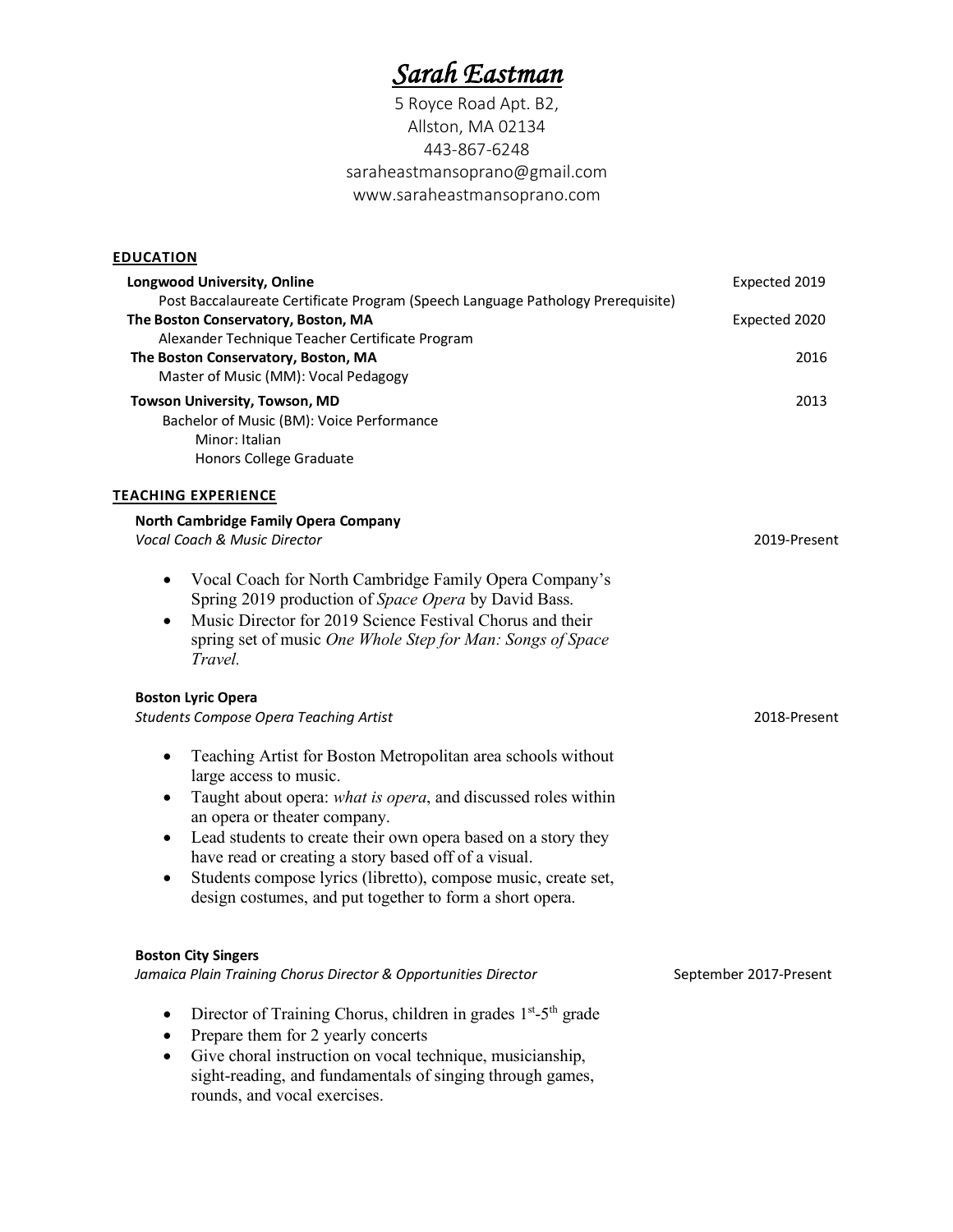- Director of Boston City Singers Carolers comprised of children  $2<sup>nd</sup>$  grade and up along with their families.
- Recruitment- Schedule general audition times as well as inschool auditions and arrange for parental permission slips to be distributed, follow-up with those who auditioned and invite them to join, address parent/guardian questions, maintain online database of audition outreach contacts, and manage online member registration.
- School Programs- Manage EdVestors relationship, identify schools in target neighborhoods where choral music is lacking in schools, meet with headmasters/principals to discuss possibility of in-school or afterschool programs to hopefully teach in schools.
- Substitute Programs Manager- Fill in as needed for the programs manager or other chorus directors.
- Serve as the point of contact for organizations in the Boston area that wish to have us perform or that we would like to create a connection with.
- Manage a database of contact information for patrons and organizations in the area.

## **All Newton Music School**

*Voice Faculty & Voice Department Coordinator (2017)* August 2016-Present

- Provide private vocal instruction for registered students at All Newton Music School.
- Current studio is ten students ranging in age from 12-adult, with styles varying from classical and musical theatre to pop.
- Instruct students on musicianship, vocal technique, diction, language, character development, theory, and recital preparation.
- Additionally have worked with special-needs adults who are confined to a wheel chair and have neurological disorders or learning disabilities.
- Act as the Voice Department Coordinator who facilitates studio placements, communicates with prospective students and parents, and is the face of all voice department matters.
- Implemented and taught "Aspiring Vocalist: Vocal Audition Lab" class for students age 10-13 who are interested in learning to sing, but may not be ready for lessons yet.
- Director of Scandinavian Living Center Chorus comprised of retired individuals age 55 and older.

## **The Metropolitan Opera Guild**

*Urban Voices Teaching Artist*August 2016-June 2018

- Teach for the Metropolitan Opera Guild's Urban Voices program.
- Give weekly choral instruction using Common Core Learning Standards and incorporating elements of opera in the classrooms.
- Lead  $KO-5<sup>th</sup>$  grade in choral music curriculum.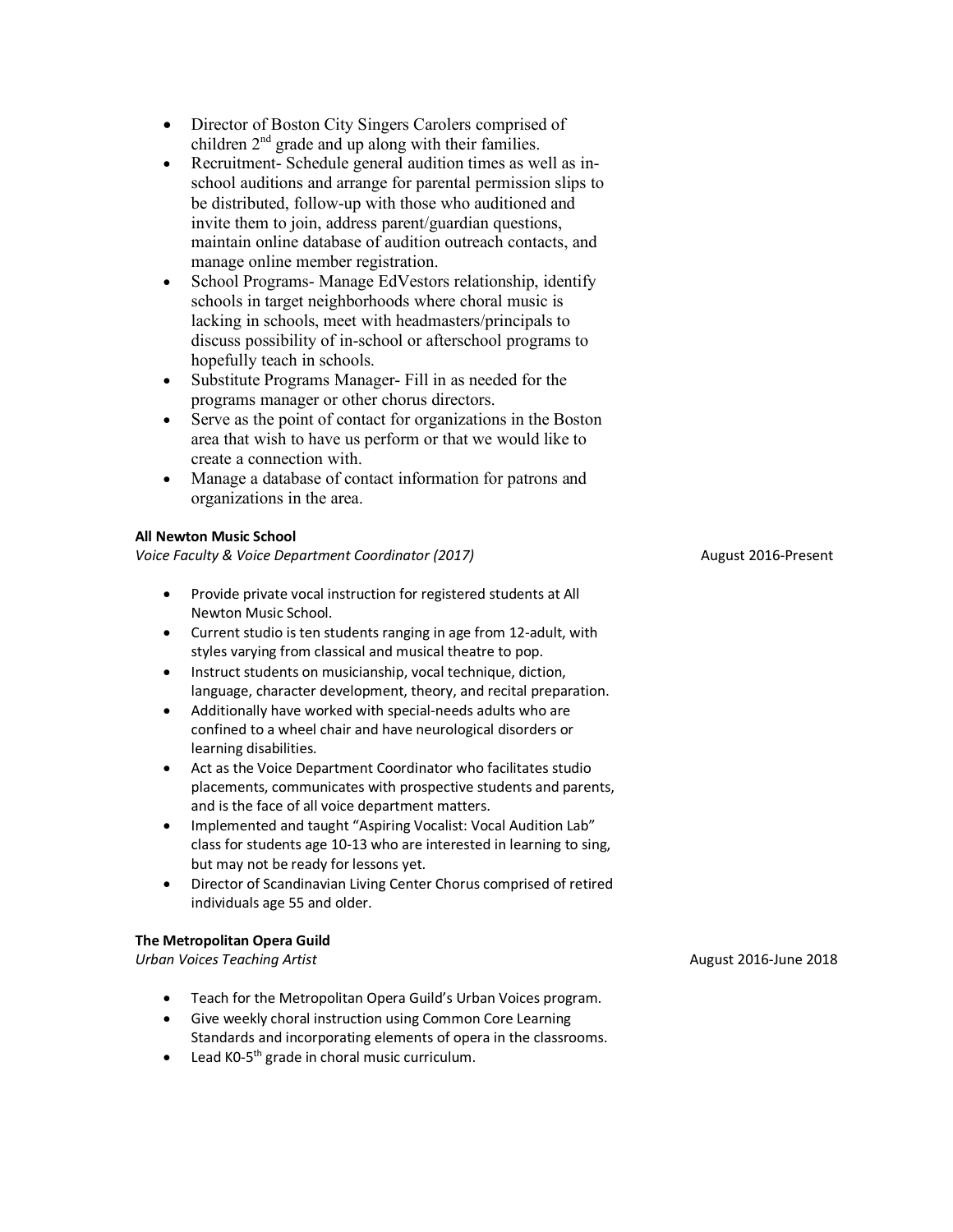| $\bullet$ | Work with students who are bilingual, have disabilities, or are from<br>low income/under-privileged neighborhoods, giving them access to<br>traditional music lessons that they might not get otherwise. |                   |
|-----------|----------------------------------------------------------------------------------------------------------------------------------------------------------------------------------------------------------|-------------------|
| ٠         | Submit weekly lesson plans and yearly curriculum guides.                                                                                                                                                 |                   |
| $\bullet$ | Prepare the students for two concerts where they can showcase                                                                                                                                            |                   |
|           | what they have learned.                                                                                                                                                                                  |                   |
|           | The Boston Conservatory Vocal Choral Intensive-Boston, MA                                                                                                                                                |                   |
|           | <b>Full-time Staff</b>                                                                                                                                                                                   | <b>July 2016</b>  |
| $\bullet$ | Teach private voice lessons to students accepted into the summer<br>program.                                                                                                                             |                   |
| $\bullet$ | Prepare them for recitals and end of program performances.                                                                                                                                               |                   |
| $\bullet$ | Teach diction, theory, sight-singing, and lead sectional rehearsals.                                                                                                                                     |                   |
|           | <b>Boston Arts Academy-Boston, MA</b><br>Voice Teacher                                                                                                                                                   | Jan- May 2016     |
| $\bullet$ |                                                                                                                                                                                                          |                   |
|           | Teach private voice lessons to students accepted into the program<br>as part of their graded requirements.                                                                                               |                   |
| $\bullet$ | Provide technical instruction to the junior classical voice students.                                                                                                                                    |                   |
| ٠         | Prepare them for class performances, juries, auditions, and the                                                                                                                                          |                   |
|           | semester recital.                                                                                                                                                                                        |                   |
|           | <b>Boston City Singers-Cambridge, MA</b>                                                                                                                                                                 |                   |
|           | Vocal Coach and Assistant Teacher for Cambridge Melody Makers and Training Chorus                                                                                                                        | Oct 2015-May 2016 |
| $\bullet$ | Assist Lead Teacher in executing music lessons and teaching music<br>to children enrolled in Melody Makers, grades 1 and 2, and<br>Training Chorus, grades 3 through 5.                                  |                   |
| $\bullet$ | Teach the fundamentals of music through games, visual aids,<br>solfege, and instruction.                                                                                                                 |                   |
| $\bullet$ | Lead sectionals and prepare students for their bi-annual concerts.                                                                                                                                       |                   |
|           | <b>Boston City Singers-Dorchester, MA</b>                                                                                                                                                                |                   |
|           | Assistant Teacher for Melody Makers and Jackson Mann After-School Outreach                                                                                                                               | Feb 2015-May 2015 |
|           | Assist Lead Teacher in lesson planning and executing music<br>exercises for children enrolled in Melody Makers, grades 1 and 2,                                                                          |                   |
|           | and the after-school outreach, children grades k-5.                                                                                                                                                      |                   |
| ٠         | Prepare rhythm and solfege games for children to learn the                                                                                                                                               |                   |
| ٠         | fundamentals of music.<br>Prepare the students for two end of semester concerts.                                                                                                                         |                   |
|           | Private Voice Teacher-Boston, MA                                                                                                                                                                         | 2013-Present      |
|           |                                                                                                                                                                                                          |                   |
| $\bullet$ | Instruct students age 12-adult in private voice lessons focusing on                                                                                                                                      |                   |
|           | healthy technique, musicianship, diction, and language.                                                                                                                                                  |                   |
| $\bullet$ | Teaching students of varying levels and abilities from beginner to<br>intermediate and in style from classical/opera to pop and rock.                                                                    |                   |
|           |                                                                                                                                                                                                          |                   |
|           | Anne Arundel County Public Schools Chorus Camp-Millersville, MD                                                                                                                                          |                   |
|           | Junior Counselor                                                                                                                                                                                         | 2009-2011         |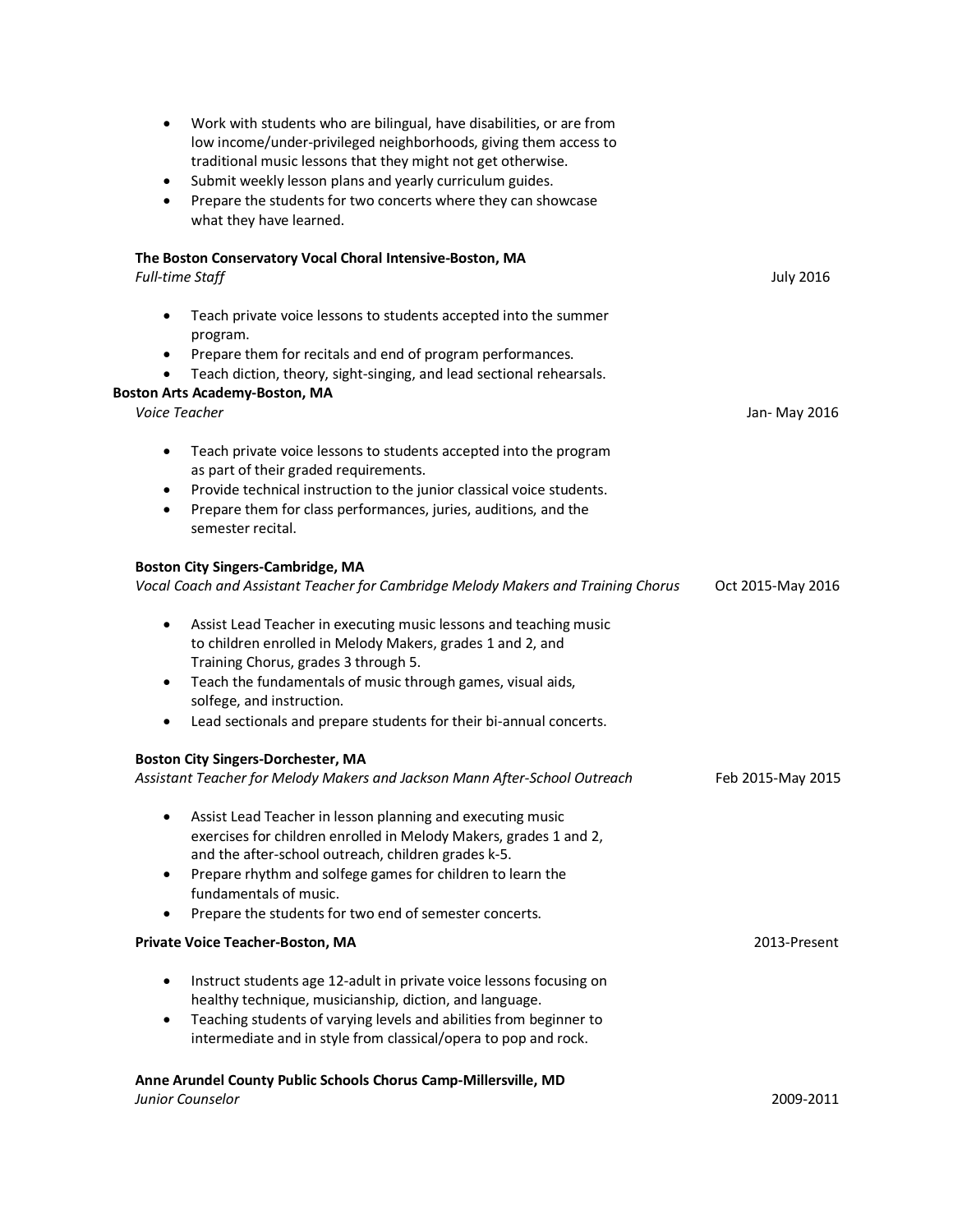- Junior camp counselor for one week long overnight chorus camp.
- Responsible for assisting conductors with rehearsals, leading sectionals, assisting with recreation activities.
- Auditioned and planned the annual talent show
- Maintained overnight order in the cabins.

# **Our Lady of the Chesapeake-Pasadena, MD**

*Co-Director of Youth Choir* 2008-2009

- Responsible for choosing repertoire for special services
- Managed and maintained the youth cantor schedule
- Assisted the pianist in running weekly rehearsals and conducting the choir for Saturday evening mass.

\*For student testimonials and reviews please visit my website: www.saraheastmansoprano.com

#### **WORK EXPERIENCE**

#### **The Boston Conservatory-Boston, MA**

*Gig Office Coordinator* 2014 – 2016

- Manage The Boston Conservatory's online gig, off-campus student jobs, and off-campus internship pages.
- Collaborated with patrons to get their opportunities advertised to students and alumni.
- Maintain student and alumni database, gig social media board, and sent out weekly online newsletters.
- Assisted in designing the gig platform of the new online student portal.
- Coordinated, planned, and executed The Boston Conservatory's first annual Job Fair with representatives from various arts organizations in the Boston area.
- Planned Artist Business Workshops for students to gain valuable business skills from trained professionals in topics such as building a performance contract, self-employment taxes, and website design.

#### **St. Botolph Club-Boston, MA**

*Server & Receptionist* 2014 – Present

- Server at private club for patrons of the arts.
- Assist the members and provide them with high quality service for regular a la carte service and special events.
- Manage the front desk security and is a resource for guests in the hotel during the weekend.

#### **Gibson Island Club-Gibson Island, MD**

*Server & Receptionist* 2010 – 2014

- Attended to the needs of members and provided them with a pleasurable dining experience for regular service, private parties, and special club functions.
- Served as the receptionist taking care of desk duties such as data entry,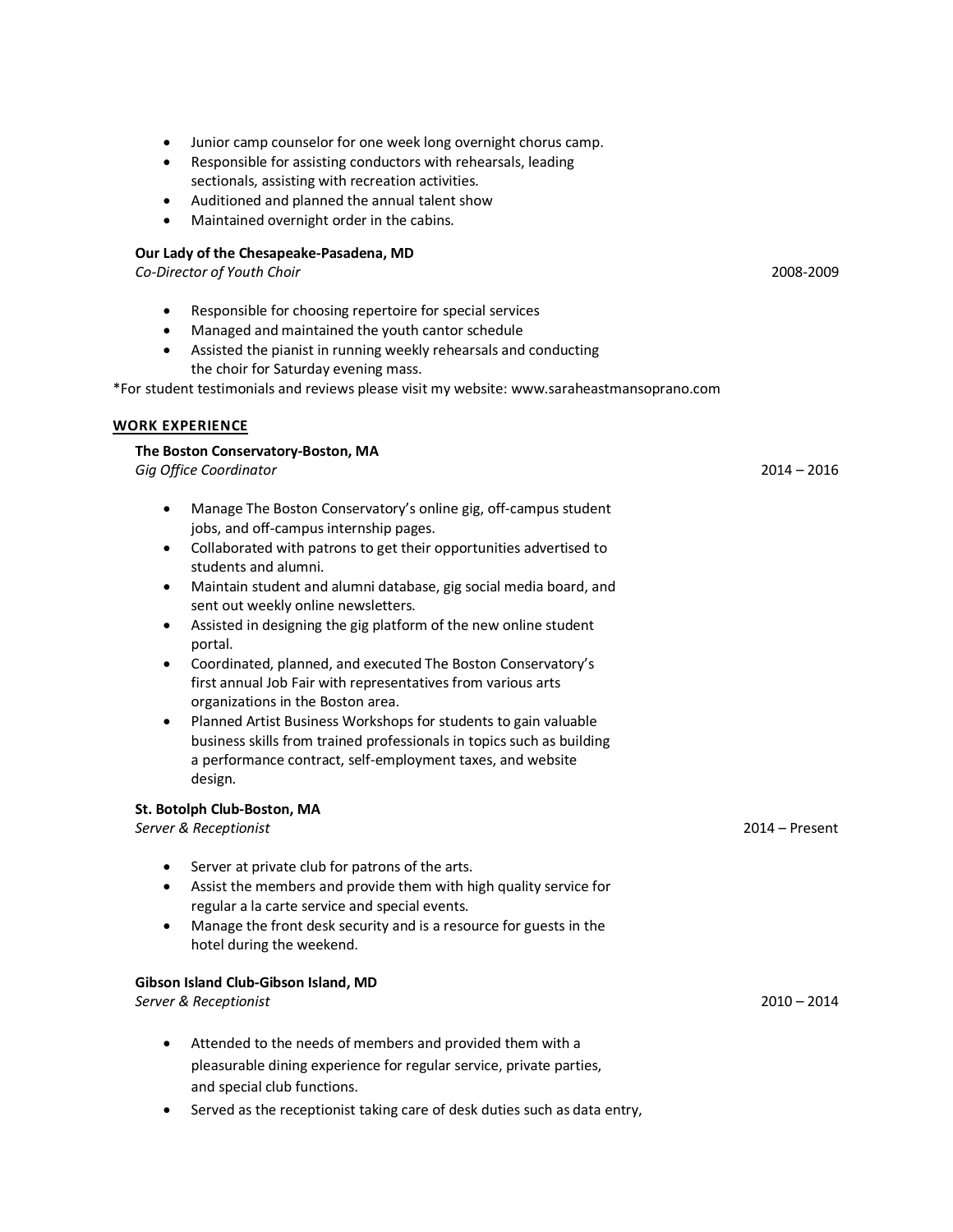| reservations, hotel management, menu design, and customer service.                                                                                                                                                                                                                                |               |
|---------------------------------------------------------------------------------------------------------------------------------------------------------------------------------------------------------------------------------------------------------------------------------------------------|---------------|
| Celebree Learning Center -Cockeysville, MD<br><b>Assistant Teacher</b>                                                                                                                                                                                                                            | 2013-2014     |
| Cared for the daily needs of children such as feeding, changing, classroom<br>$\bullet$<br>schedules, and daily activities.<br>Worked primarily with infant-1 yr olds.<br>$\bullet$<br>Provided updated information and daily reports for parents on the progress<br>$\bullet$<br>of their child. |               |
| Towson University-Towson, MD<br><b>Community Center Assistant</b>                                                                                                                                                                                                                                 | $2010 - 2013$ |
| First step in residence hall security by checking student ID's and signing in<br>$\bullet$<br>guests.<br>Responsible for assisting students with daily needs, checking out<br>supplies, key management, and filing.                                                                               |               |
| Our Lady of the Chesapeake-Pasadena, MD<br>Music Librarian and Assistant to Music Director                                                                                                                                                                                                        | 2005-2009     |
| Copied instrumental music for weekly masses<br>$\bullet$<br>Created monthly cantor schedules.<br>$\bullet$<br>Assisted in directing the choir and running rehearsals.<br>٠                                                                                                                        |               |
| <b>EDUCATIONAL ACTIVITIES</b>                                                                                                                                                                                                                                                                     |               |
| Music Educator and Teaching Artist Fellowship<br>Massachusetts Cultural Council                                                                                                                                                                                                                   | 2018-2019     |
| Boston Lyric Opera Opera Creation Boot Camp                                                                                                                                                                                                                                                       | 2018          |
| Acoustic Vocal Pedagogy Workshop<br>New England Conservatory                                                                                                                                                                                                                                      | 2018          |
| In the Company of Support-The Heart in Teaching the Alexander Work &<br>The Heart in Learning                                                                                                                                                                                                     |               |
| Essex Woods Retreat Center, MA                                                                                                                                                                                                                                                                    | 2018          |
| Eastman, S., Mind, Body, and Voice: Kinesthetic Awareness in Singing,<br>The Boston Conservatory MM Lecture Recital                                                                                                                                                                               | 2016          |
| Vocal Pedagogy Professional Workshop-The Boston Conservatory                                                                                                                                                                                                                                      | 2015          |
| Classical Singer Convention-Chicago, IL<br><b>Emerging Professional Competition and Classes</b>                                                                                                                                                                                                   | 2015          |

# **EDUCATIONAL PROGRAMS**